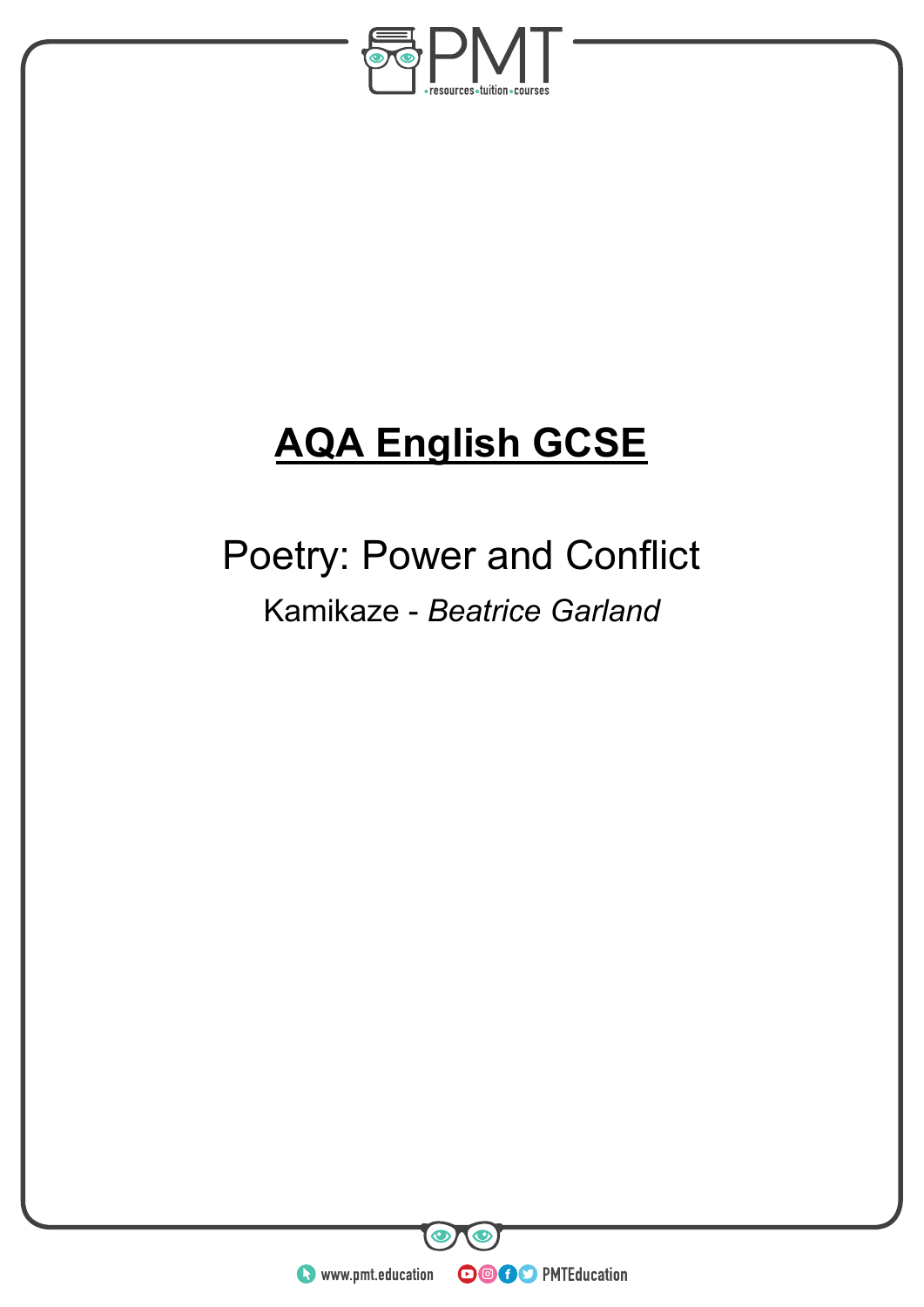

## **KAMIKAZE**

## Beatrice Garland

## **Brief Summary**

The poem Kamikaze explores a daughter's **reflection** on her connection and relationship to her father who was a Kamikaze pilot in WWII and decided not to complete his suicide mission. It follows her train of thought as she thinks about the journey her father would have made to go on the mission and she relates her father's experience to the natural beauty of the world. It also delves into the situation which occurred when her father returned home and was shunned by his family due to the **cultural expectations** placed upon them in Japan.

## **Synopsis**

- Daughter is recounting the journey of her father as he flew on a kamikaze mission
- Remembering the father setting off and the things he took
- She is telling the story to her children
- Father looks at the sea and the village boats and fish act as symbols
- Father remembers his childhood on the beach with his brothers (waiting for their father)
- Switch to daughter's perspective / narrative interject that that is the children's grandfather
- Memories of the grandfather bringing home fish
- Switch to daughter's perspective
- Remembers her father returning and being rejected by the community
- Remembers being forced to reject him herself
- Leave with the question of whether he should have died

#### **Summary**

Context - wanted to explore motivations as to why people decide to die for their country // Kamikaze pilots flew manned suicide missions into military targets // from the collections "The Invention of Fireworks" which explores life and

death in the natural world. Structure - consistent and ordered // 6 lines/stanza // undermined by free verse and enjambment // changing narrative perspectives Language - sibilance // allusion // themes of patriotism, nature and memory Key Points - internal conflict between the

roles of father and soldier // Inspired to live by the beauty of nature // Nature is shown to be powerful, but its beauty is apparent and its power is not feared but appreciated // Conflict between society's expectations and the

individual.

### **Context**

#### **Beatrice Garland (1938 - )**

Garland includes John Donne, John Clare and Seamus Heaney as some of her writing inspirations, and has won prizes for her poetry. When writing the poem Kamikaze, she was inspired into looking into the motivations as to why people wanted to die for their country.

#### **Kamikaze Pilots**

During WWII, Japanese kamikaze pilots flew manned suicide missions into military targets (e.g. ships), using planes filled with explosives. Soldiers and pilots were taught it was the only way to change the direction of the war (Japan losing), and they had to take part in this last resort. Very well trained pilots would volunteer to die, but towards the end of the war the military would have to recruit people and shun those who refuse.

**OOOO** PMTEducation

**C** www.pmt.education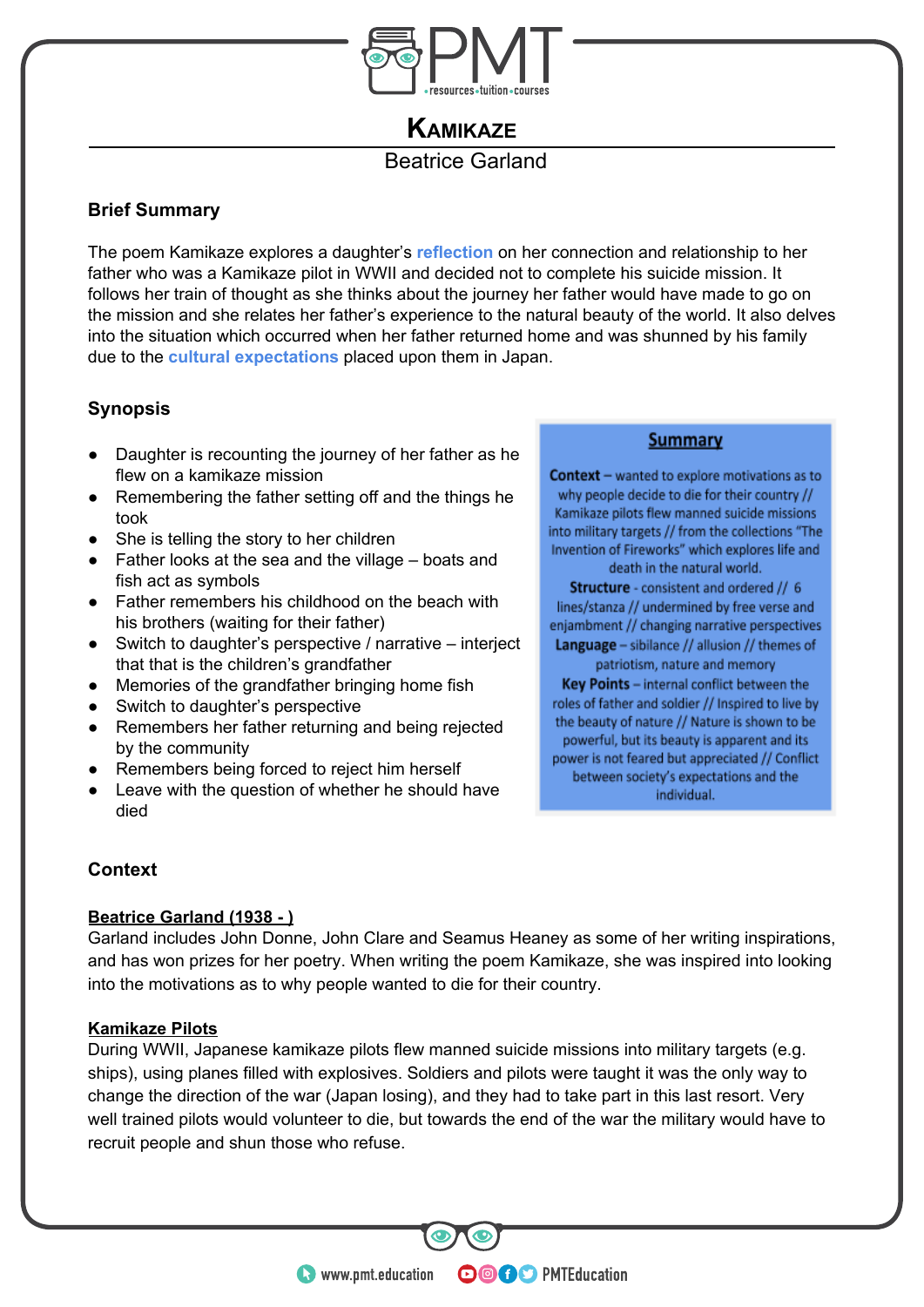

Kamikaze pilots were named after a typhoon that wiped out enemy ships in the 13th century, which has a link to nature being the true source of power. Japanese culture was very patriotic, and the military would focus on fighting and dying for your country, with the sentiment that it was better to be killed than be named a coward

Japanese culture during the war was very honour based, with people being taught that one person's dishonour will stain their whole family, and emphasizing the importance of being brave and honourable comes before everything else.

#### **From the collection "The Invention of Fireworks" (2014)**

The collection was shortlisted for the 2014 Forward Prizes for the Best First Collection, which shows it had a very good reception in the literary world. Overarchingly, the poems explore life and death within the natural world. They also investigate how in the twentieth century, mankind becomes a threat not just to nature but to itself as well. It looks at human turbulence and how we should seek solace in the power of nature, as a reminder that an otherwise bleak life still possesses beauty.

#### **Kamikaze**

Whilst the poem was written in the 21st century, it is set against the **backdrop of WWII** and the extreme conflict which was taking place at the time. The war creates an ideal backdrop to explore other forms of conflict:

- The conflict **between individuals in Japan and the societal expectations placed upon them**. These expectations were immensely strict as the Japanese regard honour to be incredibly important.
- The conflict **within families** due to the pressure put on them by society and in the case of Kamikaze pilots, the military.
- The conflict **between nature and man**

The poem also explores the futility of avoiding a fate set out for you by an authority or government. In this case the kamikaze pilots' fate was formed in the military when they were instructed to go on suicide missions in the name of their country.



The poem has a very intimate tone as the

Garland works to contrast both the speaker and the daughter's voices, which sometimes merge into one. This ensures the readership are aware that it is a very personal story and narrative being imparted in the poem.

**OOOO** PMTEducation

**WWW.pmt.education**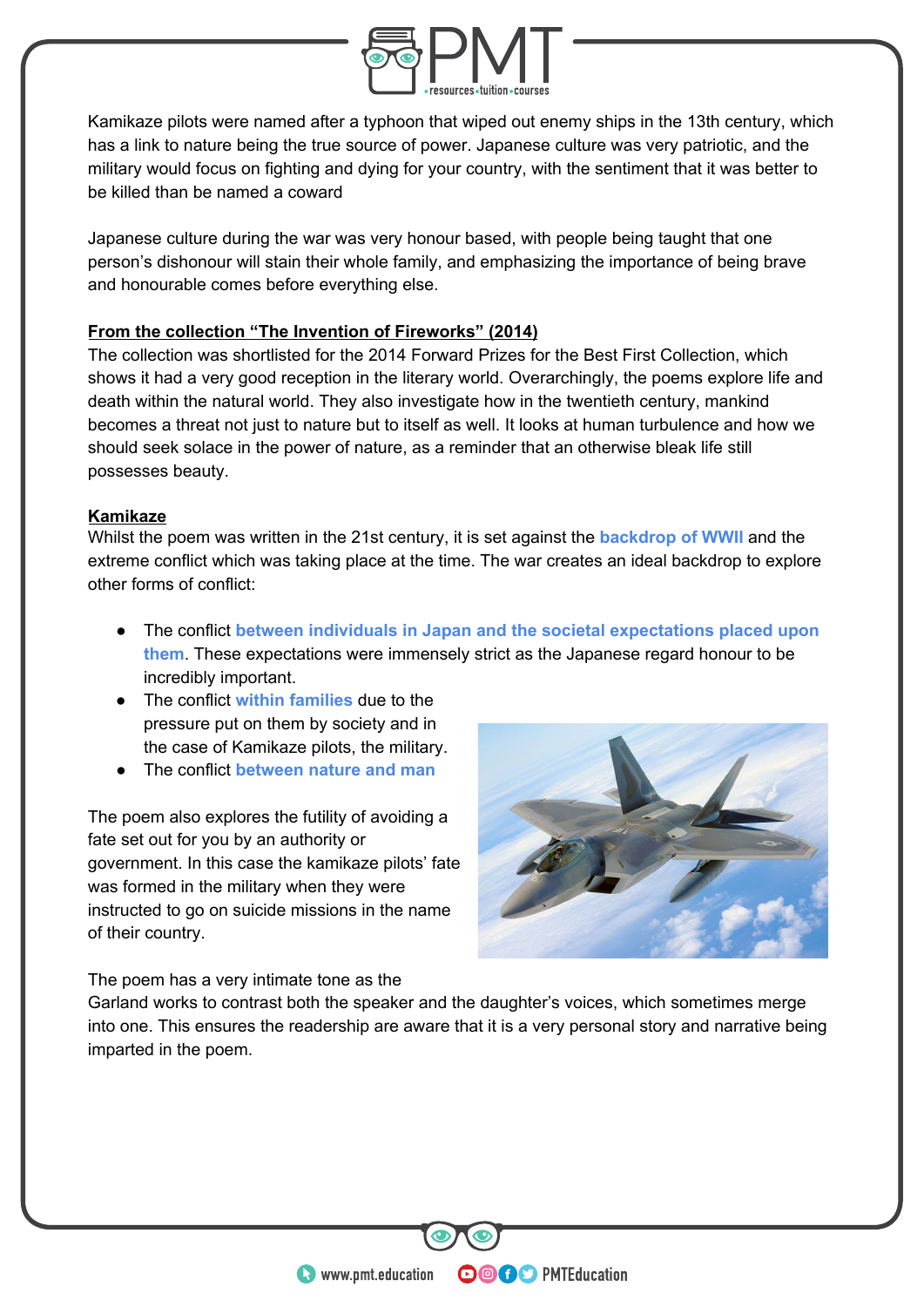

## **Kamikaze**

Her father **embarked at sunrise**

with a flask of water, a samurai sword

in the cockpit, **a shaven head**

**full of powerful incantations**

and enough fuel for a **one-way**

**journey into history**

but half way there, she thought,

recounting it later to her children,

he must have looked far down

at the little fishing boats

strung out like **bunting** on a **green-blue**

#### **translucent sea**

and beneath them, arcing in swathes

like a huge flag waved first one way

then the other in a **figure of eight**,

the dark **shoals of fishes**

**flashing silver as their bellies**

**swivelled towards the sun**

and remembered how he

and his brothers **waiting on the shore**

built **cairns** of **pearl**-grey pebbles

*Japan is known as the land of the rising sun. Embark means to get on but also to begin something – he is beginning a new chapter of his life – both choices lead to a type of death*

*He is under the spell of patriotism and propaganda Not making his own decisions – his decision would be to keep living*

*Connotations of peace and tranquillity in the colour imagery. Doesn't want to deny himself – nor those he will kill – the beauty of nature and the beauty of life. Associating nature with precious possessions*

*Sibilance implies a sense of grace and peacefulness, as well as suggesting an elegant and graceful tone, also works to increase the pace to make the poem sound more emotional.*

*How leaving the family in order to provide for them was something required by*

*Painful irony to his search for remembrance Sought death to be remembered and immortalised by respect.*

*celebrating the honour he will bring to his community*

*Figure of eight the symbol for infinity. This may be used to imply the eternal nature of nature – continue indefinitely nature is infinite in comparison to the transience of humanity, and life is brief, transient and precious. War and honour will be forgotten – nature will remain. Nature is more powerful than mankind.*

*Stacks of pebbles that mark graves, shows the father is starting to*

> **WWW.pmt.education OOOO** PMTEducation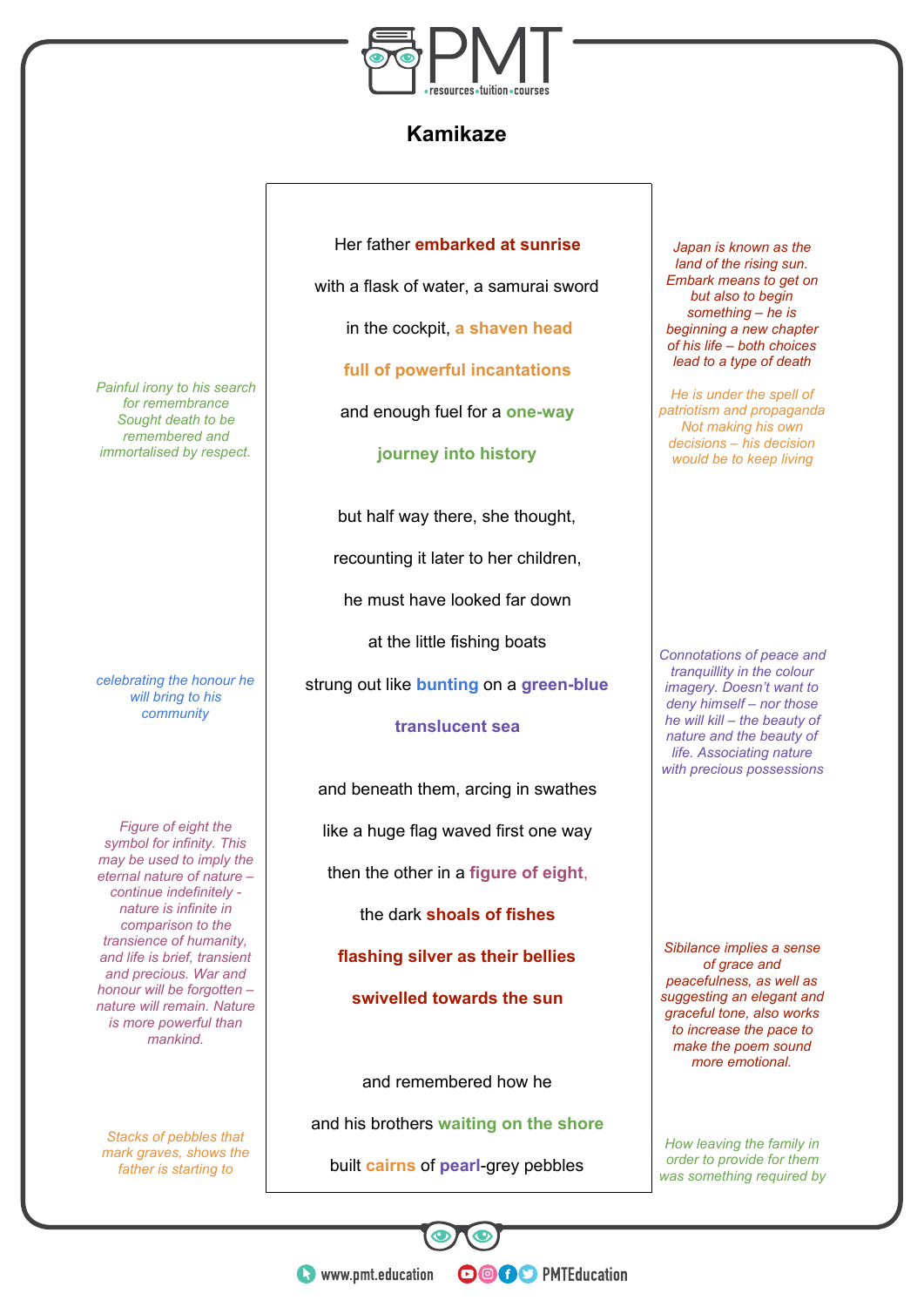*consider the consequences of death and reminds readers that all the beauty of nature is undermined by the role he's about to play– will lose his ability to enjoy nature*

*Nature's beauty is precious and valuable Life is valuable and sacred – shouldn't be ended prematurely Nature presented as powerful*

*Wouldn't "meet his eyes" – eyes are the windows to the soul. Doesn't want to see the person he has become – ashamed of her own husband. Doesn't want to communicate with him – distance herself from him as her daughter will. Thus the impact of conflict is ongoing – passed down from generation to generation. OR doesn't want to face what she is doing – feels guilty – painful to give up her husband but has no choice because her culture demands it.*

*Both options offer a kind of death and this line implies that soldiers are controlled by indoctrination and propaganda, and used as tools of the government. Written in a detached third-person viewpoint which might suggest the speaker doesn't agree with this cultural view.*



to see whose withstood longest the turbulent inrush of breakers bringing their father's boat **safe**

- yes, *grandfather's boat* – safe to the shore, salt-sodden, awash with cloud-marked mackerel, black crabs, feathery prawns, the loose silver of whitebait and once

**a tuna, the dark prince, muscular, dangerous.**

And though he came back

my mother never spoke again

in his presence, **nor did she meet his eyes**

and the neighbours too, they treated him

as though he no longer existed,

only we children still chattered and laughed

till gradually we **too learned**

to be silent, **to live as though**

**he had never returned**, that this

was no longer the father we loved.

And sometimes, she said, he must have wondered

**which had been the better way to die.**

**OOOO** PMTEducation

*every generation, just in different capacities. The father feels a responsibility to return to them. This is a selfless reason to return, rather than just a fear of death.*

*Repetition of safe – it is safety and life he is focusing on*

*Imbalance of power between humanity and nature. Even a kamikaze pilot – the epitome of bravery – sense the danger of it. Pilot (symbol of military power and determination) is not the most dangerous thing in the poem – a fish is! Metaphor – it is a prince – important and significant – deserving of respect and honour (like a soldier) Emphasise its significance by using first punctuation in poem (first full stop) Signal it is deserving of notice.*

*Learning about cultural values*

*By living he traded this for being forgotten and ignored. Story is not told by historians but by a daughter who never knew him – the whole poem is speculative. Suggests the father physically survives but dead to the community and society he returned to*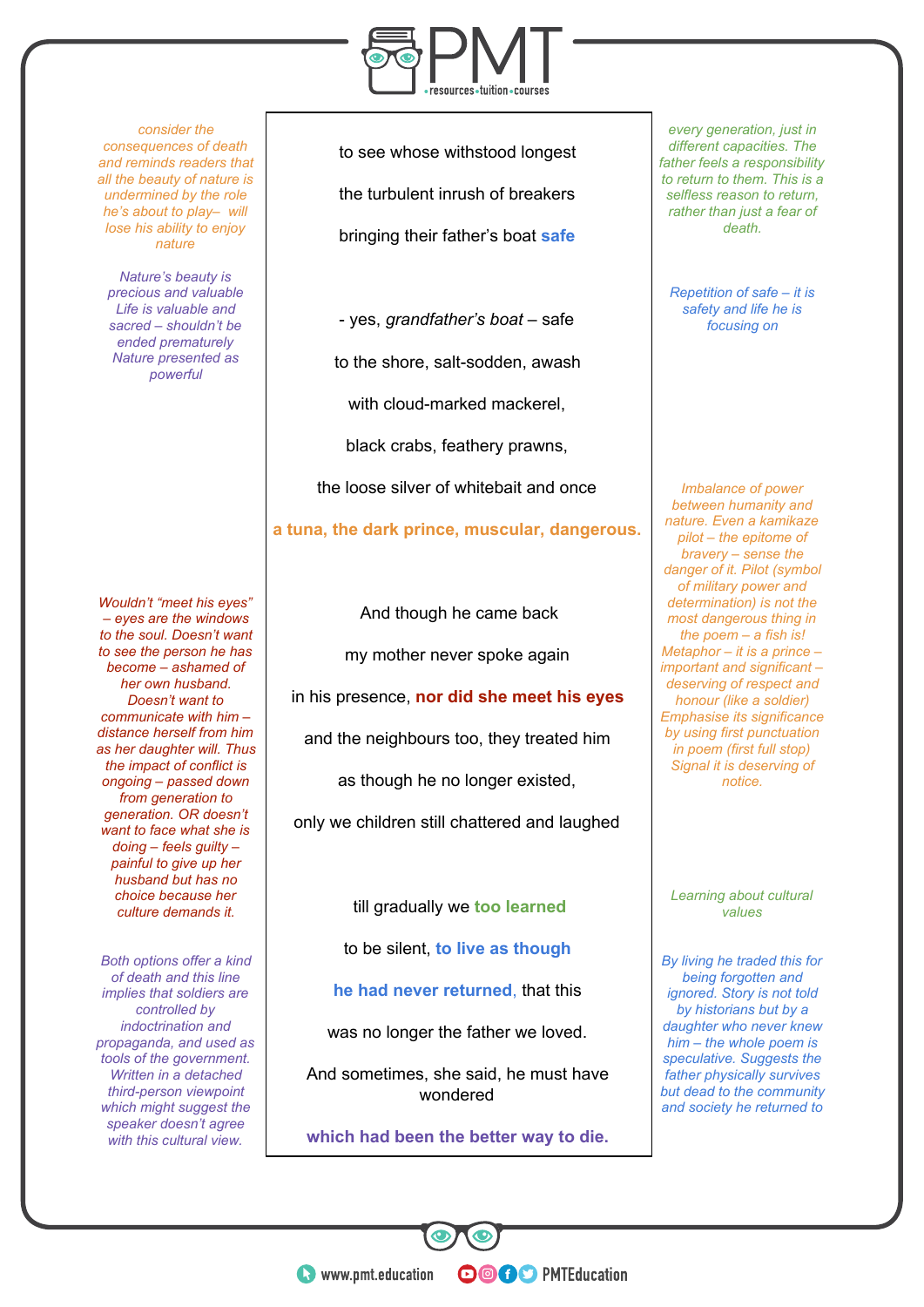

#### **Perspective**

Kamikaze shows the impact that war has on those left behind. The reader is viewing conflict through the eyes of someone left behind, someone trying to understand the motivations of their father, to understand what made him go to war and what made him come back from it.

The poem is written from a **daughter's perspective** in the **third person**. This narration creates a **sense of detachment** which reflects the distance the speaker feels from her father's life as she grew up not knowing him.

#### Shifts in narrative perspective

The **shift in narration** from **third** person to **first** person when the speaker discusses her father's return acts as the volta.

> was no longer the father **we** loved. And sometimes, **she** said, he must have wondered which had been the better way to die.

This signifies a **dramatic shift from external to internal** and shows the impact that war has had on her. This is a personal moment and memory, so deserves a personal and subjective perspective.

The final line returns to the **third person**: *"he must have wondered which had been the better way to die"*. The **detached tone** from the beginning of the poem returns but this time to signify that she is detached from the culture which gave him the option of



dying as a Kamikaze pilot. Alternatively, it could be a desire to detach herself from her father. **Structure**

**OOOO** PMTEducation

**C** www.pmt.education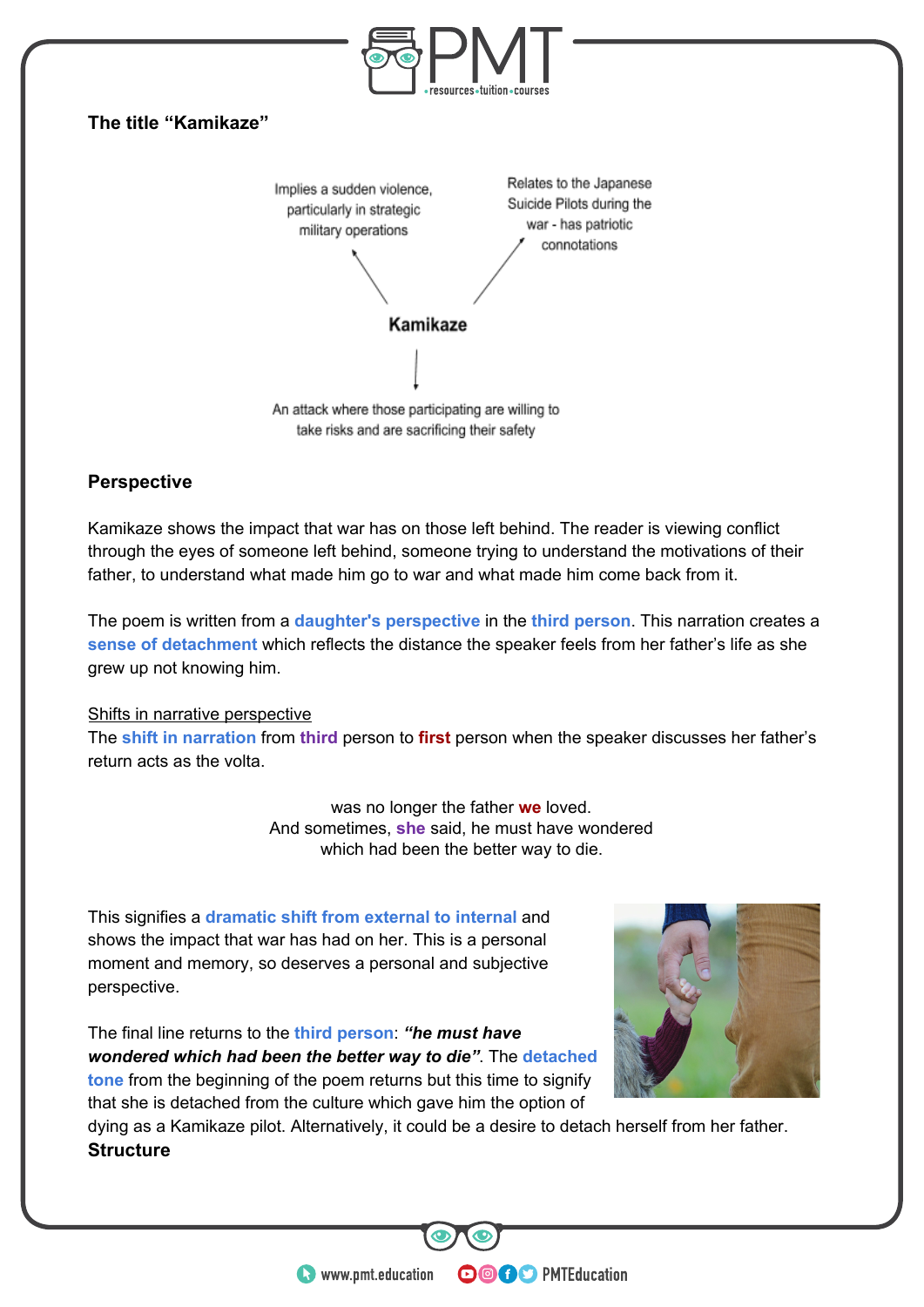

The structure reflects the theme of conflict within the poem:

- The poem is structured into **tightly controlled stanza lengths of 6 lines**, which perhaps reflects the **order and obedience** expected of a soldier.
- This structure is juxtaposed and undermined by the **free verse** and **enjambment**.

**ENJAMBMENT** | Sentence which runs over multiple lines.

The attempts of freedom within the confines of the strict stanza structure suggests her father had his own desires, roles and individuality within the constrictions put in place by the Japanese government.

The **free verse** and **enjambment** could also show that he is starting to doubt his obedience and realised he wants to pursue the freedom and beauty of life unrestrained. This reminds the reader, and perhaps society, that the soldiers depicted in the poem are still individuals. This **structural juxtaposition** also could reflect the conflict between military commitment and cultural pride, and desire for life and freedom.

#### Last word

Garland selects the word *"die"* as the last word of the poem, which creates a sense of **futility** and **inevitable fate**: the soldier was destined to die one way or another. The reader is also forced to reflect on their own mortality and life which will end

the same way as the soldiers. In a more overarching societal application, the writer may be suggesting that conflict and patriotism denies humanity the enjoyment of life and nature.

### **Language and Themes**

#### Conflict vs Identity

Conflict between identities (such as father and

soldier) is established in the first two lines of the poem. There is immediately a **contrast** between title *"kamikaze"* and *"her father".*

- *"kamikaze"* establishes his role as a soldier and Japanese suicide pilot.
	- This portrayal is reinforced by choice of possessions: a flask of water and samurai sword, showing him to be practical and nationalistic.
- The reference to *"her father"* humanises him and shows that he has a life outside of his mission and matters to people.
	- The contrast between being a kamikazee and father shows the reader the conflicting roles of the man; he can either live with his family or die for his country. The sad irony that in choosing his family he is ultimately rejected by them (they *"live as though he never returned"*)

**OOOO** PMTEducation

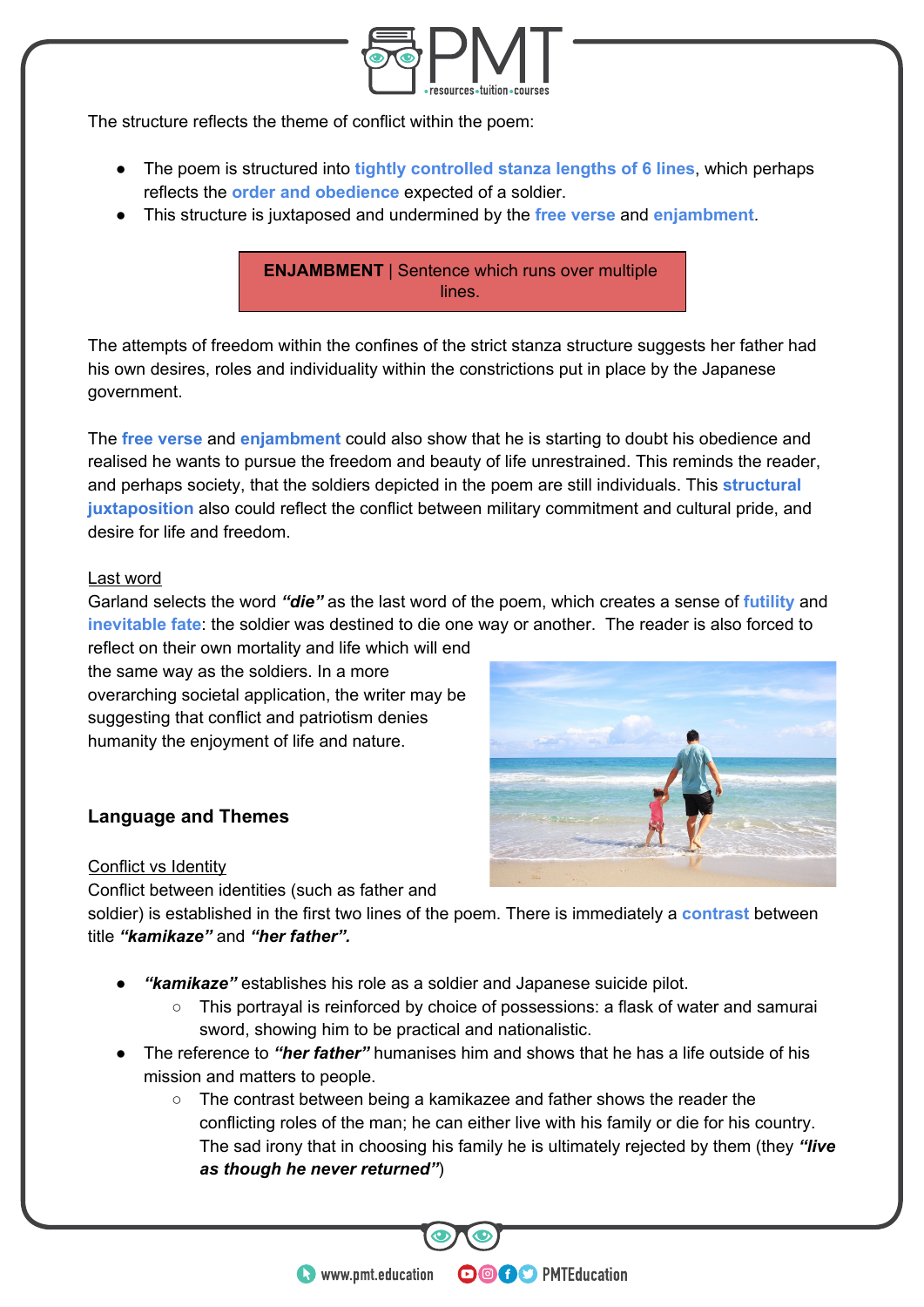

#### Patriotism

The patriotism of kamikaze pilots is enforced by the **patriotic imagery** which is littered throughout the poem. The speaker states *"her father embarked at sunrise",* here the reader is reminded that Japan is known as the land of the rising sun. Except instead of this being a new day full of



hope he is potentially heading towards his death. Moreover, *"embark"* means to get on but also to begin something, the father is beginning a new chapter of his life through rejecting his role as a kamikaze pilot.

The speaker sees **patriotism within nature**, such as the fish which are *"like a huge flag"*. This simile shows that the father and his family are indoctrinated by Japanese culture and societal norms which is why he believes dying is the right thing to do. This illustrates to the reader

how patriotism is so powerful it can control how a person acts and how they choose to die.

This identity as a patriotic soldier shifts to that of a father as he appreciates the beauty of nature and the beauty of life and decides to reject death. He provided *"feathery prawns*" and *"cloud marked mackerel"*, and these adjectives link grandfather's provision of food to family. Alternatively, it can be argued that the **adjectives** *"cloud-marked"* and *"feathery"* have **angelic and heavenly connotations** which suggest that whilst the father has rejected death, the concept of it is now present forever in the family's life.

The speaker's father also feels a need to provide for his family by returning to them. However, his

duty according to society is to provide his family with honour not sustenance, and unfortunately this can only be achieved through death

#### Roles of Soldier vs Father

These are established at the start, as the **transition** from soldier to father is shown. There is a danger of patriotism in a soldier and the poem shows how this leads to his death not literally but **metaphorically**. HIs death would have given him

eternal glory in the eyes of society, however through choosing life his honour has metaphorically died.

#### Theme of "Those Left Behind"

There is a **shift in narrative perspective** (**Volta**), when the narrative changes to her personal experience of war and its effects. Here, the poem is written from a **first person perspective** – it is personal to her and her experiences, as one of those left behind by soldiers going to war.

The speaker is experiencing loss when remembering her father, as though he died, which displays the far reaching effect on multiple generations. Even in the poem the speaker chooses to feature

**OOOO** PMTEducation



**C** www.pmt.education